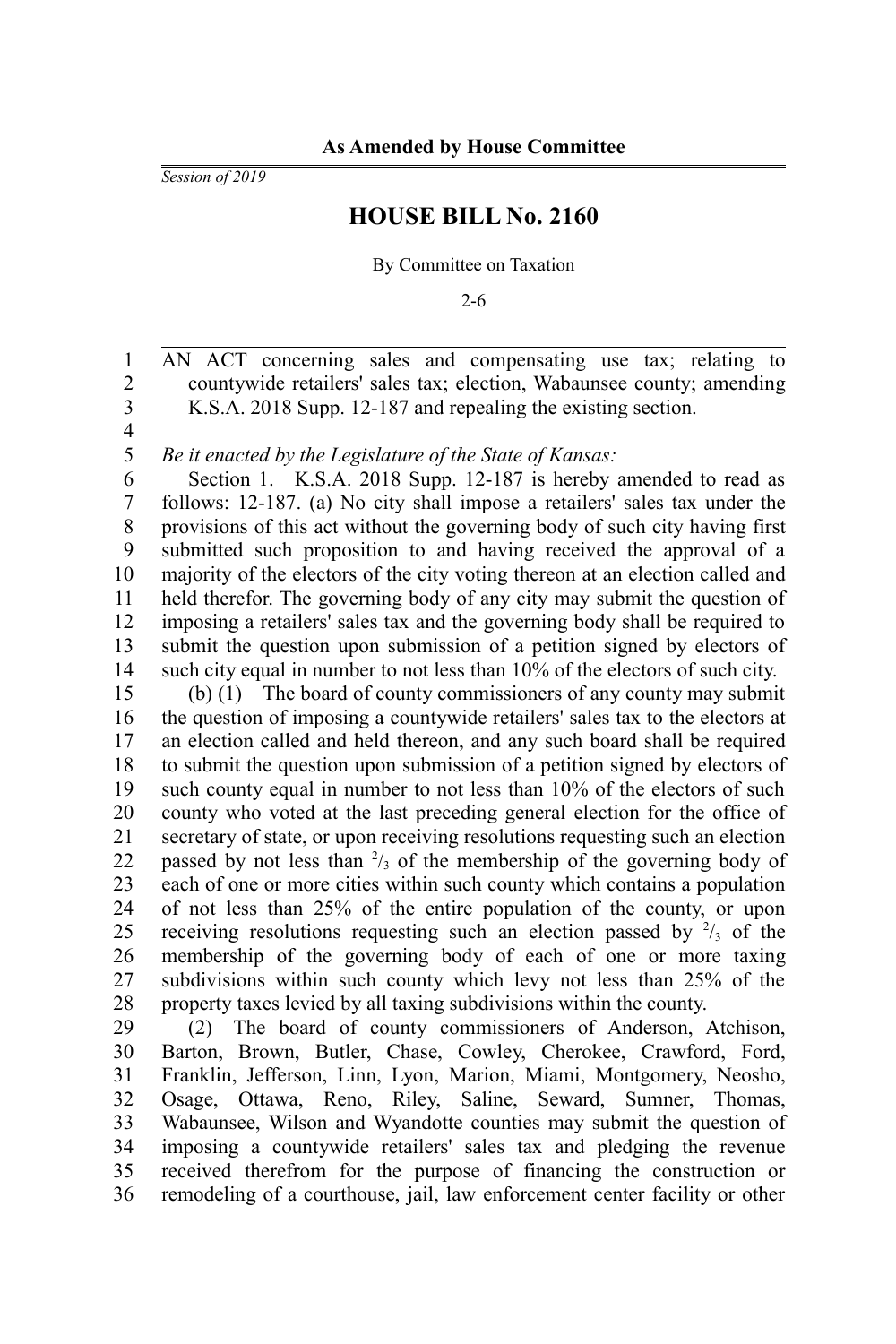county administrative facility, to the electors at an election called and held thereon. The tax imposed pursuant to this paragraph shall expire when sales tax sufficient to pay all of the costs incurred in the financing of such facility has been collected by retailers as determined by the secretary of revenue. Nothing in this paragraph shall be construed to allow the rate of tax imposed by Butler, Chase, Cowley, Lyon, Montgomery, Neosho, Riley, Sumner or Wilson county pursuant to this paragraph to exceed or be imposed at any rate other than the rates prescribed in K.S.A. 12-189, and amendments thereto. 1 2 3 4 5 6 7 8 9

(3) (A) Except as otherwise provided in this paragraph, the result of the election held on November 8, 1988, on the question submitted by the board of county commissioners of Jackson county for the purpose of increasing its countywide retailers' sales tax by 1% is hereby declared valid, and the revenue received therefrom by the county shall be expended solely for the purpose of financing the Banner Creek reservoir project. The tax imposed pursuant to this paragraph shall take effect on the effective date of this act and shall expire not later than five years after such date. 10 11 12 13 14 15 16 17

(B) The result of the election held on November 8, 1994, on the question submitted by the board of county commissioners of Ottawa county for the purpose of increasing its countywide retailers' sales tax by 1% is hereby declared valid, and the revenue received therefrom by the county shall be expended solely for the purpose of financing the erection, construction and furnishing of a law enforcement center and jail facility. 18 19 20 21 22 23

(C) Except as otherwise provided in this paragraph, the result of the election held on November 2, 2004, on the question submitted by the board of county commissioners of Sedgwick county for the purpose of increasing its countywide retailers' sales tax by 1% is hereby declared valid, and the revenue received therefrom by the county shall be used only to pay the costs of: (i) Acquisition of a site and constructing and equipping thereon a new regional events center, associated parking and infrastructure improvements and related appurtenances thereto, to be located in the downtown area of the city of Wichita, Kansas, (the "downtown arena"); (ii) design for the Kansas coliseum complex and construction of improvements to the pavilions; and (iii) establishing an operating and maintenance reserve for the downtown arena and the Kansas coliseum complex. The tax imposed pursuant to this paragraph shall commence on July 1, 2005, and shall terminate not later than 30 months after the commencement thereof. 24 25 26 27 28 29 30 31 32 33 34 35 36 37 38

(D) Except as otherwise provided in this paragraph, the result of the election held on August 5, 2008, on the question submitted by the board of county commissioners of Lyon county for the purpose of increasing its countywide retailers' sales tax by 1% is hereby declared valid, and the revenue received therefrom by the county shall be expended for the 39 40 41 42 43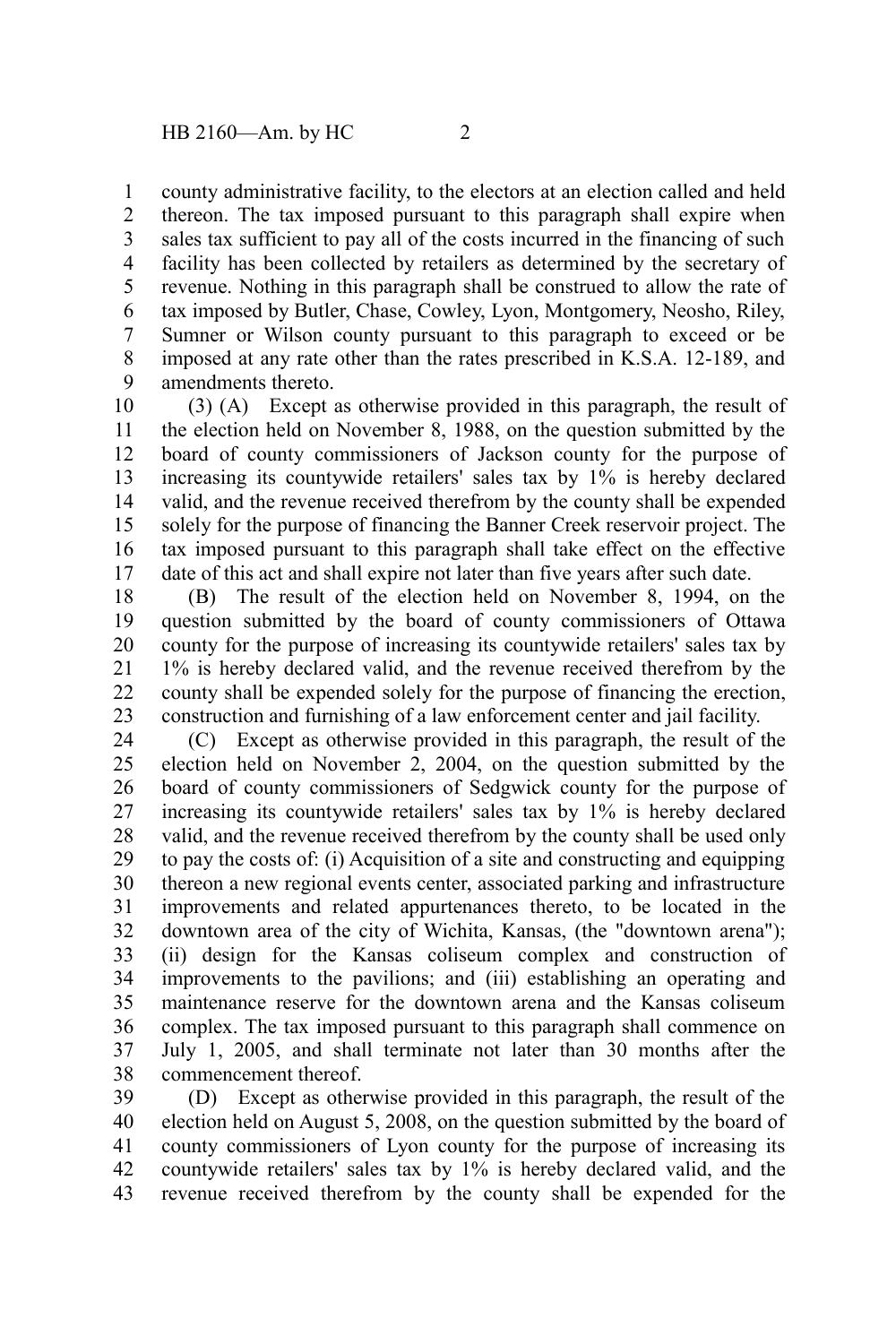purposes of ad valorem tax reduction and capital outlay. The tax imposed pursuant to this paragraph shall terminate not later than five years after the commencement thereof. 1 2 3

(E) Except as otherwise provided in this paragraph, the result of the election held on August 5, 2008, on the question submitted by the board of county commissioners of Rawlins county for the purpose of increasing its countywide retailers' sales tax by 0.75% is hereby declared valid, and the revenue received therefrom by the county shall be expended for the purposes of financing the costs of a swimming pool. The tax imposed pursuant to this paragraph shall terminate not later than 15 years after the commencement thereof or upon payment of all costs authorized pursuant to this paragraph in the financing of such project. 4 5 6 7 8 9 10 11 12

(F) The result of the election held on December 1, 2009, on the question submitted by the board of county commissioners of Chautauqua county for the purpose of increasing its countywide retailers' sales tax by 1% is hereby declared valid, and the revenue received from such tax by the county shall be expended for the purposes of financing the costs of constructing, furnishing and equipping a county jail and law enforcement center and necessary improvements appurtenant to such jail and law enforcement center. Any tax imposed pursuant to authority granted in this paragraph shall terminate upon payment of all costs authorized pursuant to this paragraph incurred in the financing of the project described in this paragraph. 13 14 15 16 17 18 19 20 21 22 23

(G) The result of the election held on April 7, 2015, on the question submitted by the board of county commissioners of Bourbon county for the purpose of increasing its retailers' sales tax by 0.4% is hereby declared valid, and the revenue received therefrom by the county shall be expended solely for the purpose of financing the costs of constructing, furnishing and operating a courthouse, law enforcement center or jail facility improvements. Any tax imposed pursuant to authority granted in this paragraph shall terminate upon payment of all costs authorized pursuant to this paragraph incurred in the financing of the project described in this paragraph. 24 25 26 27 28 29 30 31 32 33

(4) The board of county commissioners of Finney and Ford counties may submit the question of imposing a countywide retailers' sales tax at the rate of 0.25% and pledging the revenue received therefrom for the purpose of financing all or any portion of the cost to be paid by Finney or Ford county for construction of highway projects identified as system enhancements under the provisions of K.S.A. 68-2314(b)(5), and amendments thereto, to the electors at an election called and held thereon. Such election shall be called and held in the manner provided by the general bond law. The tax imposed pursuant to this paragraph shall expire upon the payment of all costs authorized pursuant to this paragraph in the 34 35 36 37 38 39 40 41 42 43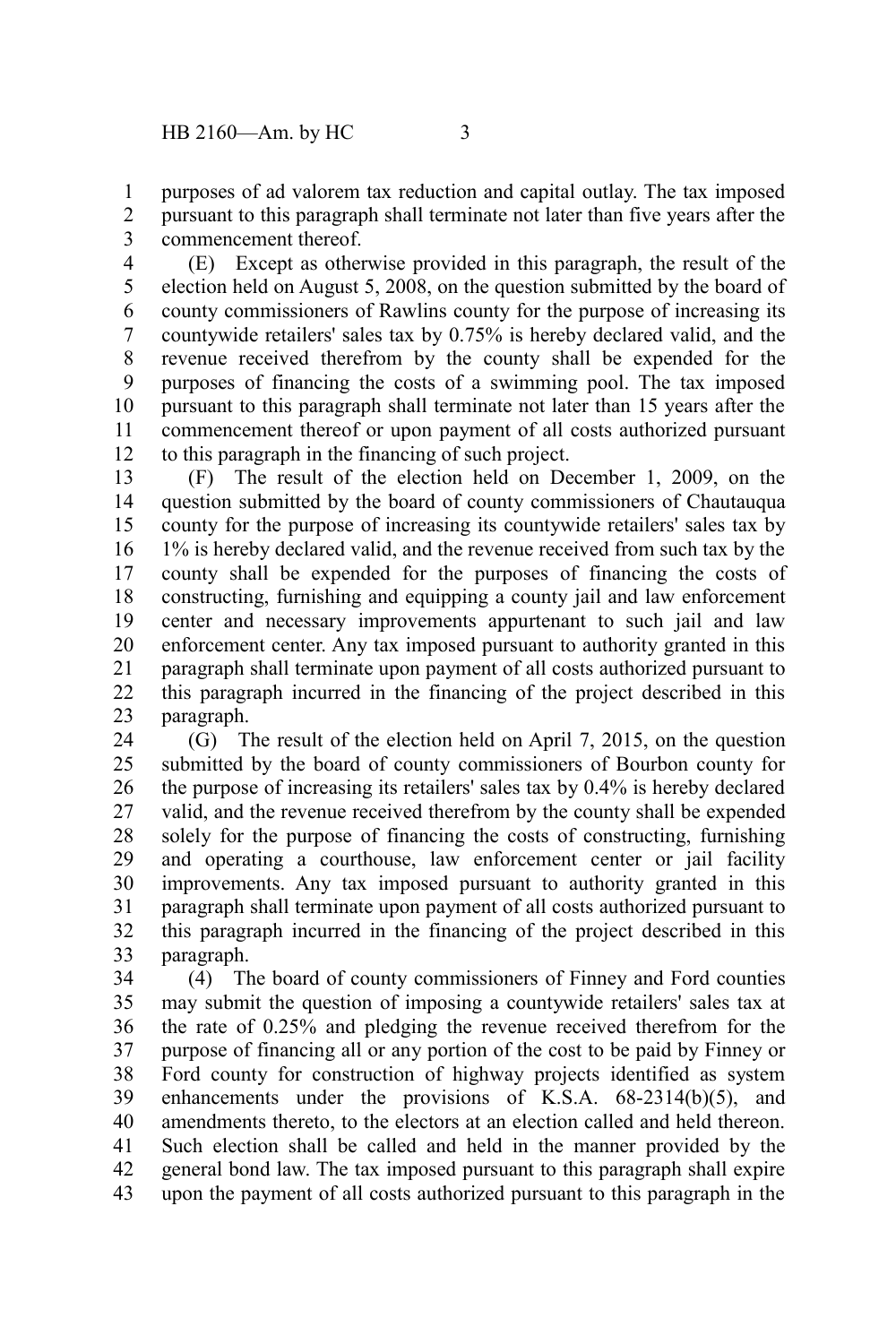financing of such highway projects. Nothing in this paragraph shall be construed to allow the rate of tax imposed by Finney or Ford county pursuant to this paragraph to exceed the maximum rate prescribed in K.S.A. 12-189, and amendments thereto. If any funds remain upon the payment of all costs authorized pursuant to this paragraph in the financing of such highway projects in Finney county, the state treasurer shall remit such funds to the treasurer of Finney county and upon receipt of such moneys shall be deposited to the credit of the county road and bridge fund. If any funds remain upon the payment of all costs authorized pursuant to this paragraph in the financing of such highway projects in Ford county, the state treasurer shall remit such funds to the treasurer of Ford county and upon receipt of such moneys shall be deposited to the credit of the county road and bridge fund. 1 2 3 4 5 6 7 8 9 10 11 12 13

(5) The board of county commissioners of any county may submit the question of imposing a retailers' sales tax at the rate of 0.25%, 0.5%, 0.75% or 1% and pledging the revenue received therefrom for the purpose of financing the provision of health care services, as enumerated in the question, to the electors at an election called and held thereon. Whenever any county imposes a tax pursuant to this paragraph, any tax imposed pursuant to subsection (a)(2) by any city located in such county shall expire upon the effective date of the imposition of the countywide tax, and thereafter the state treasurer shall remit to each such city that portion of the countywide tax revenue collected by retailers within such city as certified by the director of taxation. The tax imposed pursuant to this paragraph shall be deemed to be in addition to the rate limitations prescribed in K.S.A. 12-189, and amendments thereto. As used in this paragraph, health care services shall include, but not be limited to, the following: Local health departments, city or county hospitals, city or county nursing homes, preventive health care services including immunizations, prenatal care and the postponement of entry into nursing homes by home care services, mental health services, indigent health care, physician or health care worker recruitment, health education, emergency medical services, rural health clinics, integration of health care services, home health services and rural health networks. 14 15 16 17 18 19 20 21 22 23 24 25 26 27 28 29 30 31 32 33 34

(6) The board of county commissioners of Allen county may submit the question of imposing a countywide retailers' sales tax at the rate of 0.5% and pledging the revenue received therefrom for the purpose of financing the costs of operation and construction of a solid waste disposal area or the modification of an existing landfill to comply with federal regulations to the electors at an election called and held thereon. The tax imposed pursuant to this paragraph shall expire upon the payment of all costs incurred in the financing of the project undertaken. Nothing in this paragraph shall be construed to allow the rate of tax imposed by Allen 35 36 37 38 39 40 41 42 43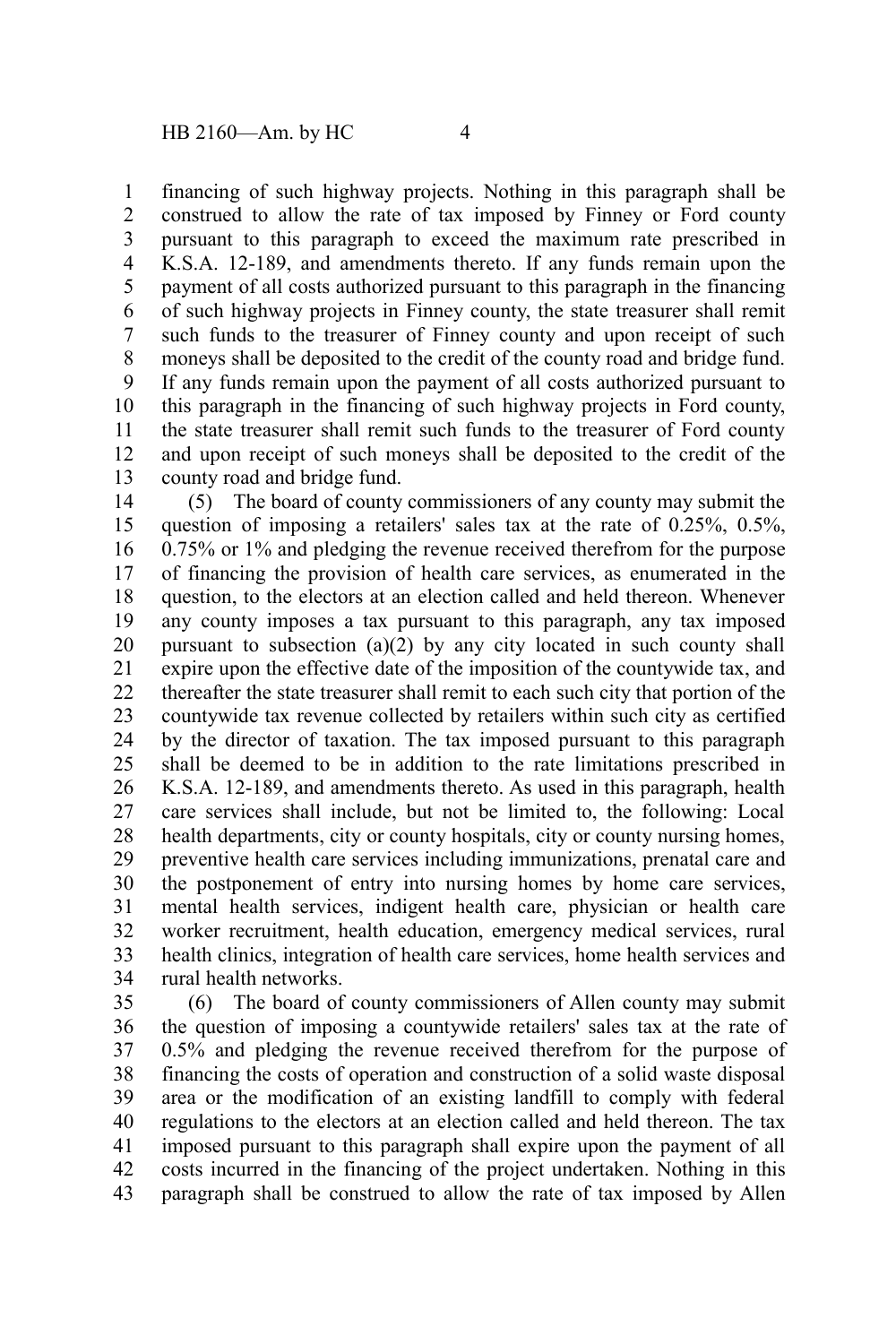county pursuant to this paragraph to exceed or be imposed at any rate other than the rates prescribed in K.S.A. 12-189, and amendments thereto. 1 2

(7) The board of county commissioners of Clay, Dickinson and Miami county may submit the question of imposing a countywide retailers' sales tax at the rate of 0.50% in the case of Clay and Dickinson county and at a rate of up to 1% in the case of Miami county, and pledging the revenue received therefrom for the purpose of financing the costs of roadway construction and improvement to the electors at an election called and held thereon. Except as otherwise provided, the tax imposed pursuant to this paragraph shall expire after five years from the date such tax is first collected. The result of the election held on November 2, 2004, on the question submitted by the board of county commissioners of Miami county for the purpose of extending for an additional five-year period the countywide retailers' sales tax imposed pursuant to this subsection in Miami county is hereby declared valid. The countywide retailers' sales tax imposed pursuant to this subsection in Clay and Miami county may be extended or reenacted for additional five-year periods upon the board of county commissioners of Clay and Miami county submitting such question to the electors at an election called and held thereon for each additional five-year period as provided by law. 3 4 5 6 7 8 9 10 11 12 13 14 15 16 17 18 19 20

(8) The board of county commissioners of Sherman county may submit the question of imposing a countywide retailers' sales tax at the rate of 1% and pledging the revenue received therefrom for the purpose of financing the costs of street and roadway improvements to the electors at an election called and held thereon. The tax imposed pursuant to this paragraph shall expire upon payment of all costs authorized pursuant to this paragraph in the financing of such project. 21 22 23 24 25 26 27

(9) The board of county commissioners of Cowley, Crawford, Russell and Woodson county may submit the question of imposing a countywide retailers' sales tax at the rate of 0.5% in the case of Crawford, Russell and Woodson county and at a rate of up to 0.25%, in the case of Cowley county and pledging the revenue received therefrom for the purpose of financing economic development initiatives or public infrastructure projects. The tax imposed pursuant to this paragraph shall expire after five years from the date such tax is first collected. 28 29 30 31 32 33 34 35

(10) The board of county commissioners of Franklin county may submit the question of imposing a countywide retailers' sales tax at the rate of 0.25% and pledging the revenue received therefrom for the purpose of financing recreational facilities. The tax imposed pursuant to this paragraph shall expire upon payment of all costs authorized in financing such facilities. 36 37 38 39 40 41

(11) The board of county commissioners of Douglas county may submit the question of imposing a countywide retailers' sales tax at the rate 42 43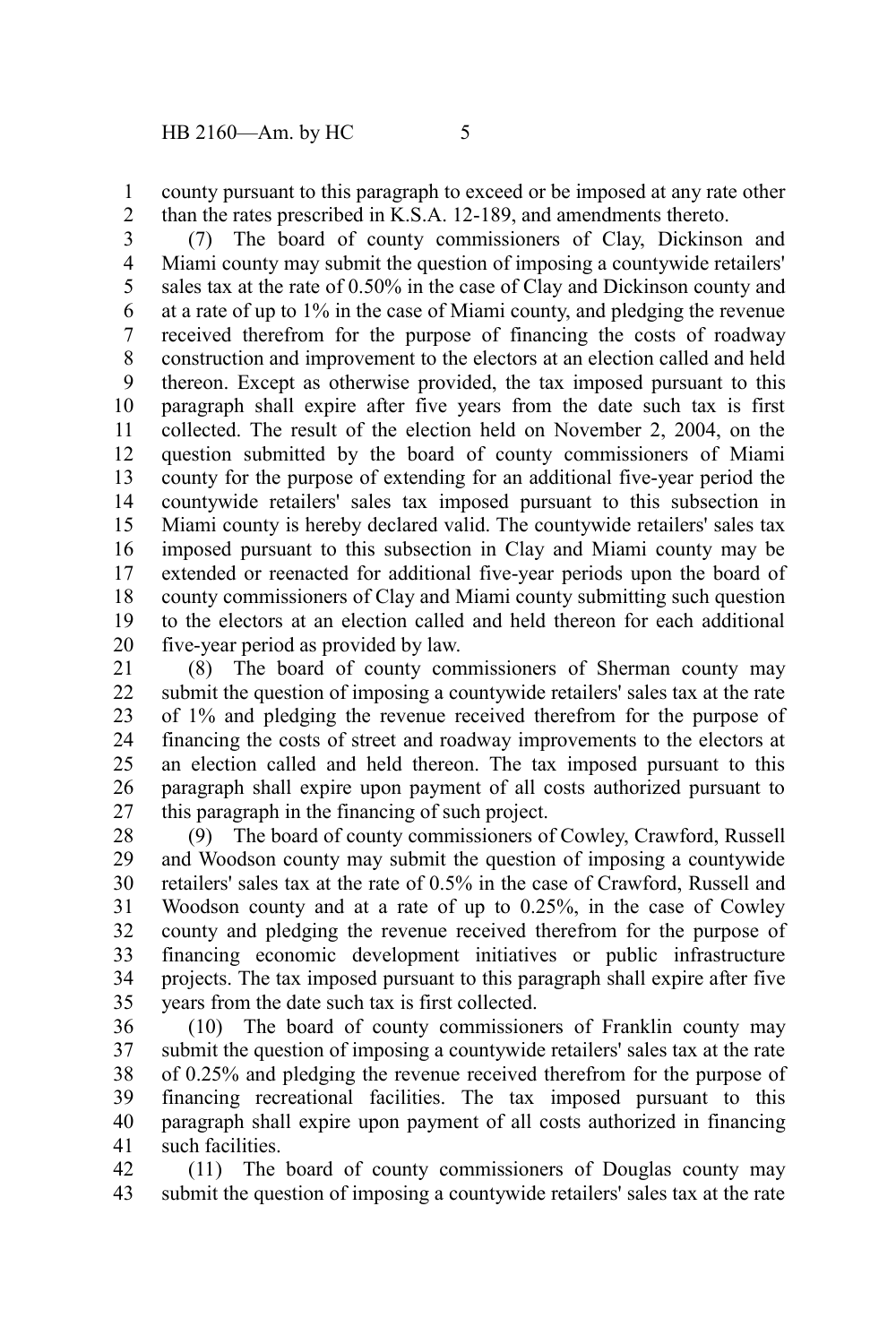of 0.25% and pledging the revenue received therefrom for the purposes of conservation, access and management of open space; preservation of cultural heritage; and economic development projects and activities. 1 2 3

(12) The board of county commissioners of Shawnee county may submit the question of imposing a countywide retailers' sales tax at the rate of 0.25% and pledging the revenue received therefrom to the city of Topeka for the purpose of financing the costs of rebuilding the Topeka boulevard bridge and other public infrastructure improvements associated with such project to the electors at an election called and held thereon. The tax imposed pursuant to this paragraph shall expire upon payment of all costs authorized in financing such project. 4 5 6 7 8 9 10 11

(13) The board of county commissioners of Jackson county may submit the question of imposing a countywide retailers' sales tax at a rate of 0.4% and pledging the revenue received therefrom as follows: 50% of such revenues for the purpose of financing for economic development initiatives; and 50% of such revenues for the purpose of financing public infrastructure projects to the electors at an election called and held thereon. The tax imposed pursuant to this paragraph shall expire after seven years from the date such tax is first collected. The board of county commissioners of Jackson county may submit the question of imposing a countywide retailers' sales tax at a rate of 0.4% which such tax shall take effect after the expiration of the tax imposed pursuant to this paragraph prior to the effective date of this act, and pledging the revenue received therefrom for the purpose of financing public infrastructure projects to the electors at an election called and held thereon. Such tax shall expire after seven years from the date such tax is first collected. 12 13 14 15 16 17 18 19 20 21 22 23 24 25 26

(14) The board of county commissioners of Neosho county may submit the question of imposing a countywide retailers' sales tax at the rate of 0.5% and pledging the revenue received therefrom for the purpose of financing the costs of roadway construction and improvement to the electors at an election called and held thereon. The tax imposed pursuant to this paragraph shall expire upon payment of all costs authorized pursuant to this paragraph in the financing of such project. 27 28 29 30 31 32 33

(15) The board of county commissioners of Saline county may submit the question of imposing a countywide retailers' sales tax at the rate of up to 0.5% and pledging the revenue received therefrom for the purpose of financing the costs of construction and operation of an expo center to the electors at an election called and held thereon. The tax imposed pursuant to this paragraph shall expire after five years from the date such tax is first collected. 34 35 36 37 38 39 40

(16) The board of county commissioners of Harvey county may submit the question of imposing a countywide retailers' sales tax at the rate of 1.0% and pledging the revenue received therefrom for the purpose of 41 42 43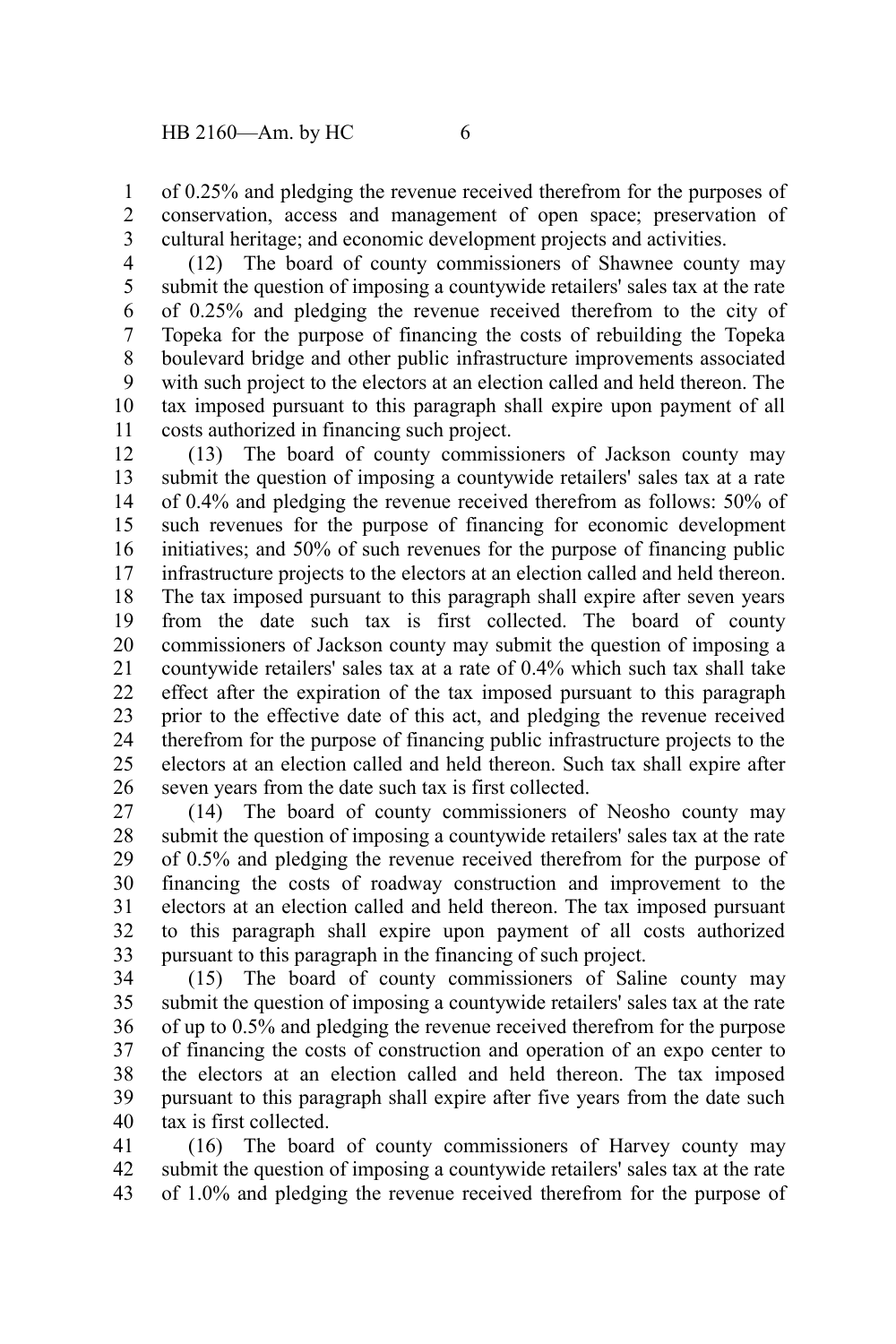financing the costs of property tax relief, economic development initiatives and public infrastructure improvements to the electors at an election called and held thereon. 1 2 3

(17) The board of county commissioners of Atchison county may submit the question of imposing a countywide retailers' sales tax at the rate of 0.25% and pledging the revenue received therefrom for the purpose of financing the costs of construction and maintenance of sports and recreational facilities to the electors at an election called and held thereon. The tax imposed pursuant to this paragraph shall expire upon payment of all costs authorized in financing such facilities. 4 5 6 7 8 9 10

(18) The board of county commissioners of Wabaunsee county may submit the question of imposing a countywide retailers' sales tax at the rate of 0.5% and pledging the revenue received therefrom for the purpose of financing the costs of bridge and roadway construction and improvement to the electors at an election called and held thereon. The tax imposed pursuant to this paragraph shall expire after 15 years from the date such tax is first collected. *The countywide retailers' sales tax imposed pursuant to this paragraph may be extended or reenacted for additional periods not exceeding 15 years upon the board of county commissioners of Wabaunsee county submitting such question to the electors at an election called and held thereon for each extension or reenactment period as provided by law.* **On and after July 1, 2019, the countywide retailers' sales tax imposed pursuant to this paragraph may be extended or reenacted for one additional period not to exceed 15 years upon the board of county commissioners of Wabaunsee county submitting such question to the electors at an election called and held thereon as provided by law. For any countywide retailers' sales tax that is extended or reenacted pursuant to this paragraph, such tax shall expire not later than 15 years from the date such tax is first collected.** 11 12 13 14 15 16 17 18 19 20 21 22 23 24 25 26 27 28 29

(19) The board of county commissioners of Jefferson county may submit the question of imposing a countywide retailers' sales tax at the rate of 1% and pledging the revenue received therefrom for the purpose of financing the costs of roadway construction and improvement to the electors at an election called and held thereon. The tax imposed pursuant to this paragraph shall expire after six years from the date such tax is first collected. The countywide retailers' sales tax imposed pursuant to this paragraph may be extended or reenacted for additional six-year periods upon the board of county commissioners of Jefferson county submitting such question to the electors at an election called and held thereon for each additional six-year period as provided by law. 30 31 32 33 34 35 36 37 38 39 40

(20) The board of county commissioners of Riley county may submit the question of imposing a countywide retailers' sales tax at the rate of up to 1% and pledging the revenue received therefrom for the purpose of 41 42 43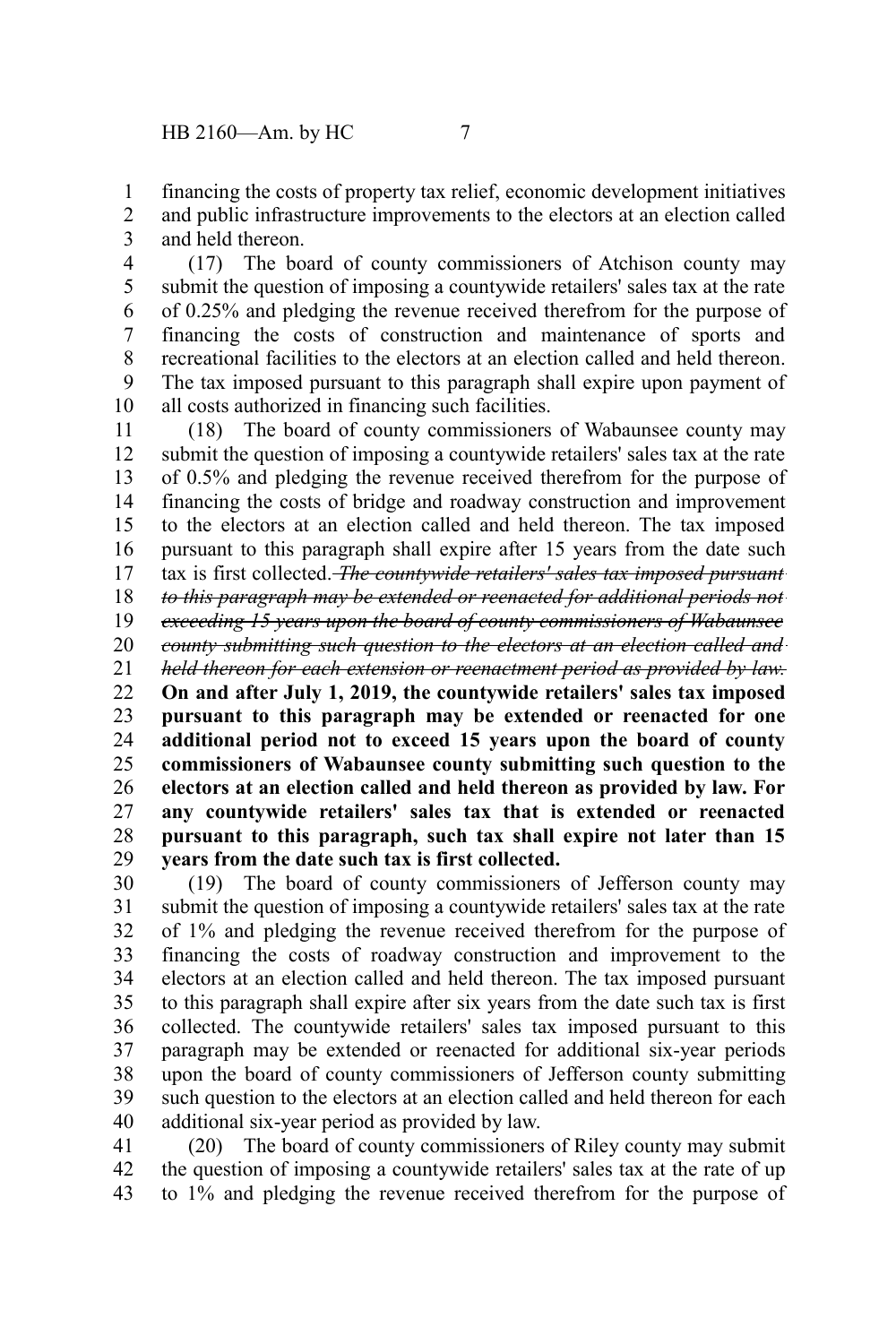financing the costs of bridge and roadway construction and improvement to the electors at an election called and held thereon. The tax imposed pursuant to this paragraph shall expire after five years from the date such tax is first collected. 1  $\mathcal{L}$ 3 4

(21) The board of county commissioners of Johnson county may submit the question of imposing a countywide retailers' sales tax at the rate of 0.25% and pledging the revenue received therefrom for the purpose of financing the construction and operation costs of public safety projects, including, but not limited to, a jail, detention center, sheriff's resource center, crime lab or other county administrative or operational facility dedicated to public safety, to the electors at an election called and held thereon. The tax imposed pursuant to this paragraph shall expire after 10 years from the date such tax is first collected. The countywide retailers' sales tax imposed pursuant to this subsection may be extended or reenacted for additional periods not exceeding 10 years upon the board of county commissioners of Johnson county submitting such question to the electors at an election called and held thereon for each additional ten-year period as provided by law. 5 6 7 8 9 10 11 12 13 14 15 16 17 18

(22) The board of county commissioners of Wilson county may submit the question of imposing a countywide retailers' sales tax at the rate of up to 1% and pledging the revenue received therefrom for the purpose of financing the costs of roadway construction and improvements to federal highways, the development of a new industrial park and other public infrastructure improvements to the electors at an election called and held thereon. The tax imposed pursuant to this paragraph shall expire upon payment of all costs authorized pursuant to this paragraph in the financing of such project or projects. 19 20 21 22 23 24 25 26 27

(23) The board of county commissioners of Butler county may submit the question of imposing a countywide retailers' sales tax at the rate of either  $0.25\%$ ,  $0.5\%$ ,  $0.75\%$  or 1% and pledging the revenue received therefrom for the purpose of financing the costs of public safety capital projects or bridge and roadway construction projects, or both, to the electors at an election called and held thereon. The tax imposed pursuant to this paragraph shall expire upon payment of all costs authorized in financing such projects. 28 29 30 31 32 33 34 35

(24) The board of county commissioners of Barton county may submit the question of imposing a countywide retailers' sales tax at the rate of up to 0.5% and pledging the revenue received therefrom for the purpose of financing the costs of roadway and bridge construction and improvement and infrastructure development and improvement to the electors at an election called and held thereon. The tax imposed pursuant to this paragraph shall expire after 10 years from the date such tax is first collected. 36 37 38 39 40 41 42 43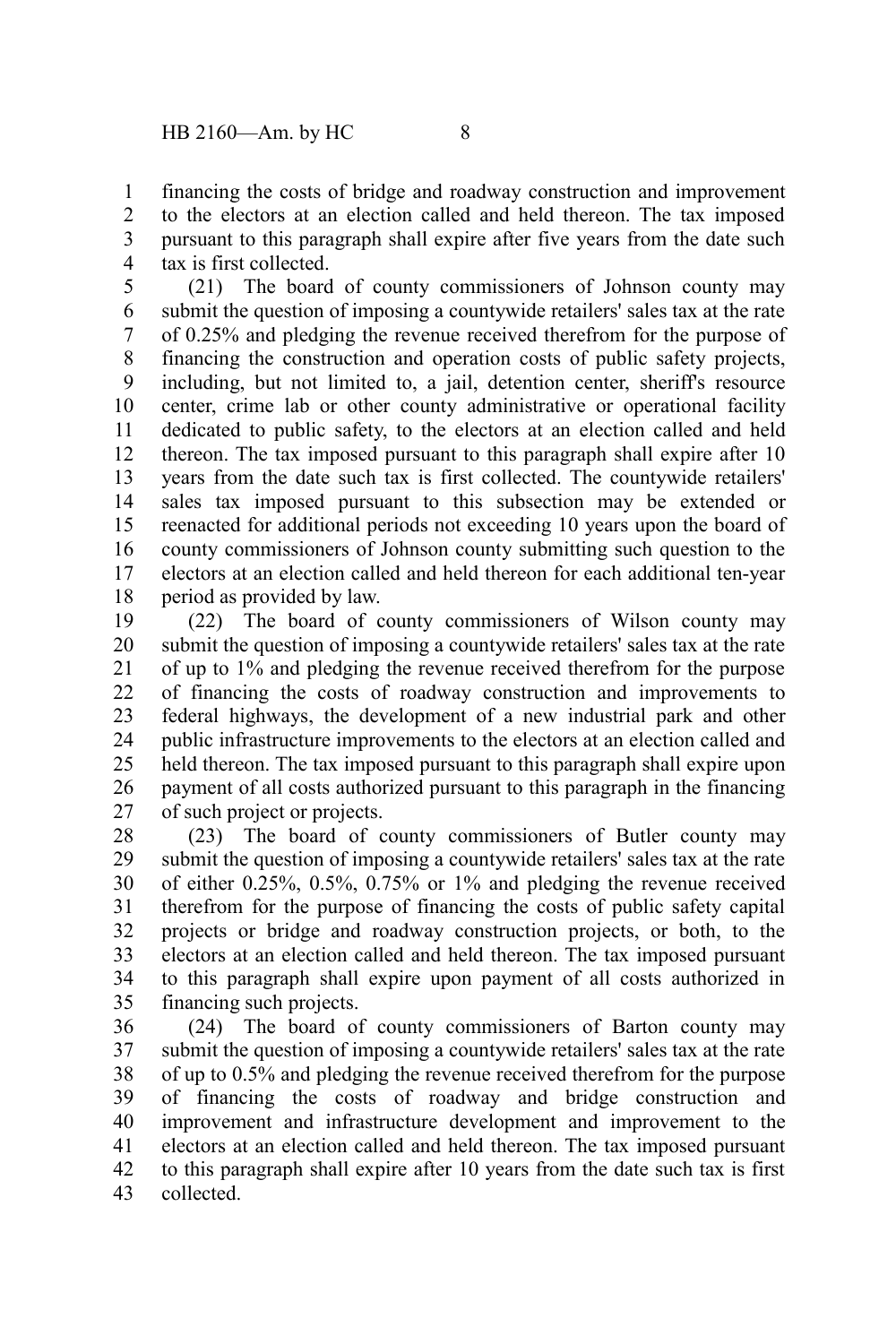(25) The board of county commissioners of Jefferson county may submit the question of imposing a countywide retailers' sales tax at the rate of 0.25% and pledging the revenue received therefrom for the purpose of financing the costs of the county's obligation as participating employer to make employer contributions and other required contributions to the Kansas public employees retirement system for eligible employees of the county who are members of the Kansas police and firemen's retirement system, to the electors at an election called and held thereon. The tax imposed pursuant to this paragraph shall expire upon payment of all costs authorized in financing such purpose. 1 2 3 4 5 6 7 8 9 10

(26) The board of county commissioners of Pottawatomie county may submit the question of imposing a countywide retailers' sales tax at the rate of up to 0.5% and pledging the revenue received therefrom for the purpose of financing the costs of construction or remodeling of a courthouse, jail, law enforcement center facility or other county administrative facility, or public infrastructure improvements, or both, to the electors at an election called and held thereon. The tax imposed pursuant to this paragraph shall expire upon payment of all costs authorized in financing such project or projects. 11 12 13 14 15 16 17 18 19

(27) The board of county commissioners of Kingman county may submit the question of imposing a countywide retailers' sales tax at the rate of  $0.25\%$ ,  $0.5\%$ ,  $0.75\%$  or  $1\%$  and pledging the revenue received therefrom for the purpose of financing the costs of constructing and furnishing a law enforcement center and jail facility and the costs of roadway and bridge improvements to the electors at an election called and held thereon. The tax imposed pursuant to this paragraph shall expire not later than 20 years from the date such tax is first collected. 20 21 22 23 24 25 26 27

(28) The board of county commissioners of Edwards county may submit the question of imposing a countywide retailers' sales tax at the rate of 0.375% and pledging the revenue therefrom for the purpose of financing the costs of economic development initiatives to the electors at an election called and held thereon. 28 29 30 31 32

(29) The board of county commissioners of Rooks county may submit the question of imposing a countywide retailers' sales tax at the rate of 0.5% and pledging the revenue therefrom for the purpose of financing the costs of constructing or remodeling and furnishing a jail facility to the electors at an election called and held thereon. The tax imposed pursuant to this paragraph shall expire upon the payment of all costs authorized in financing such project or projects. 33 34 35 36 37 38 39

(30) The board of county commissioners of Douglas county may submit the question of imposing a countywide retailers' sales tax at the rate of 0.5% and pledging the revenue received therefrom for the purpose of financing the construction or remodeling of a courthouse, jail, law 40 41 42 43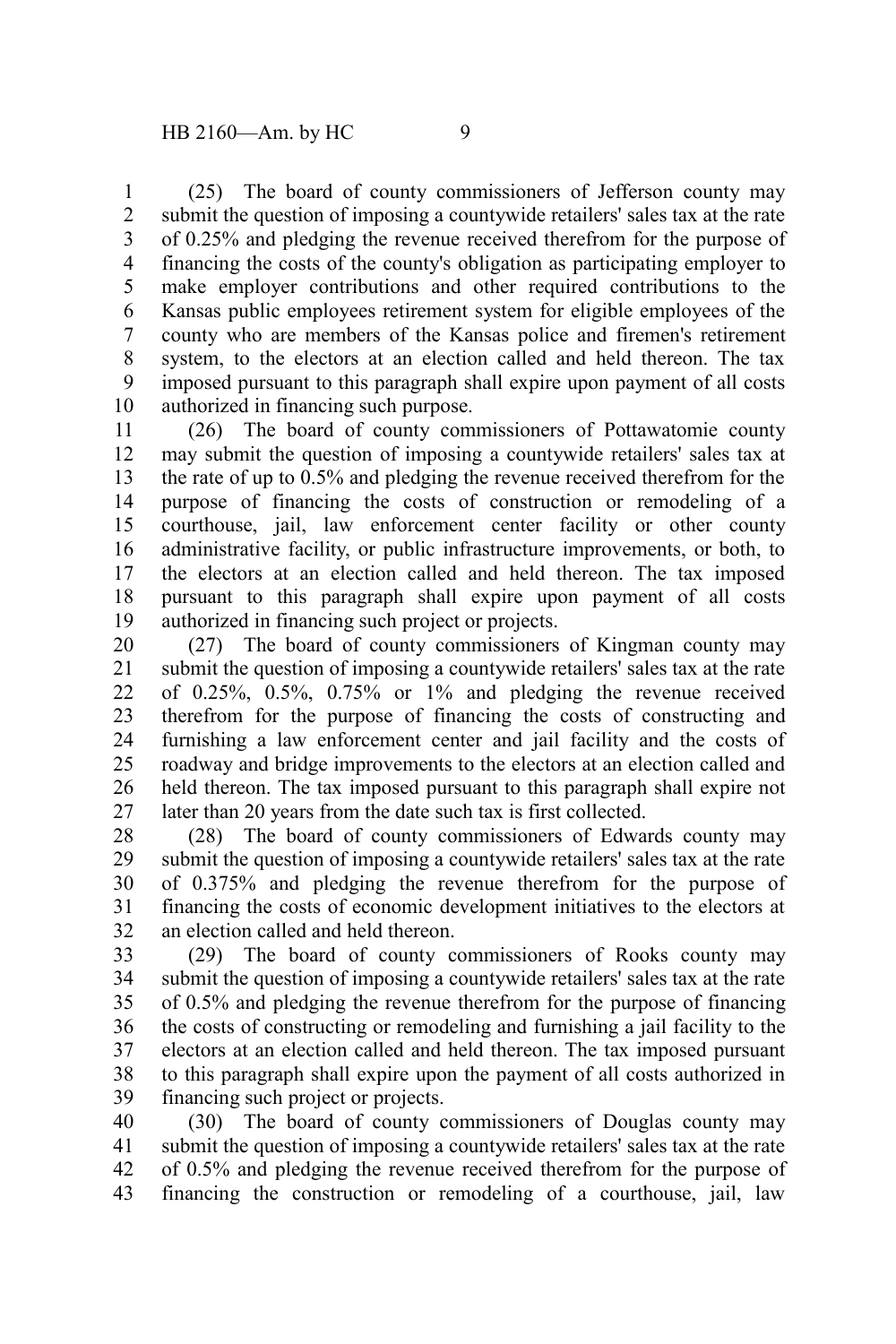enforcement center facility, detention facility or other county administrative facility, specifically including mental health and for the operation thereof. 1 2 3

(31) The board of county commissioners of Bourbon county may submit the question of imposing a countywide retailers' sales tax at the rate of up to 1%, in increments of 0.05%, and pledging the revenue received therefrom for the purpose of financing the costs of constructing, furnishing and operating a courthouse, law enforcement center or jail facility improvements to the electors at an election called and held thereon. 4 5 6 7 8 9

(32) The board of county commissioners of Marion county may submit the question of imposing a countywide retailers' sales tax at the rate of 0.5% and pledging the revenue received therefrom for the purpose of financing the costs of property tax relief, economic development initiatives and the construction of public infrastructure improvements, including buildings, to the electors at an election called and held thereon. 10 11 12 13 14 15

(c) The boards of county commissioners of any two or more contiguous counties, upon adoption of a joint resolution by such boards, may submit the question of imposing a retailers' sales tax within such counties to the electors of such counties at an election called and held thereon and such boards of any two or more contiguous counties shall be required to submit such question upon submission of a petition in each of such counties, signed by a number of electors of each of such counties where submitted equal in number to not less than 10% of the electors of each of such counties who voted at the last preceding general election for the office of secretary of state, or upon receiving resolutions requesting such an election passed by not less than  $\frac{2}{3}$  of the membership of the governing body of each of one or more cities within each of such counties which contains a population of not less than 25% of the entire population of each of such counties, or upon receiving resolutions requesting such an election passed by  $\frac{2}{3}$  of the membership of the governing body of each of one or more taxing subdivisions within each of such counties which levy not less than 25% of the property taxes levied by all taxing subdivisions within each of such counties. 16 17 18 19 20 21 22 23 24 25 26 27 28 29 30 31 32 33

(d) Any city retailers' sales tax being levied by a city prior to July 1, 2006, shall continue in effect until repealed in the manner provided herein for the adoption and approval of such tax or until repealed by the adoption of an ordinance for such repeal. Any countywide retailers' sales tax in the amount of 0.5% or 1% in effect on July 1, 1990, shall continue in effect until repealed in the manner provided herein for the adoption and approval of such tax. 34 35 36 37 38 39 40

(e) Any city or county proposing to adopt a retailers' sales tax shall give notice of its intention to submit such proposition for approval by the electors in the manner required by K.S.A. 10-120, and amendments 41 42 43